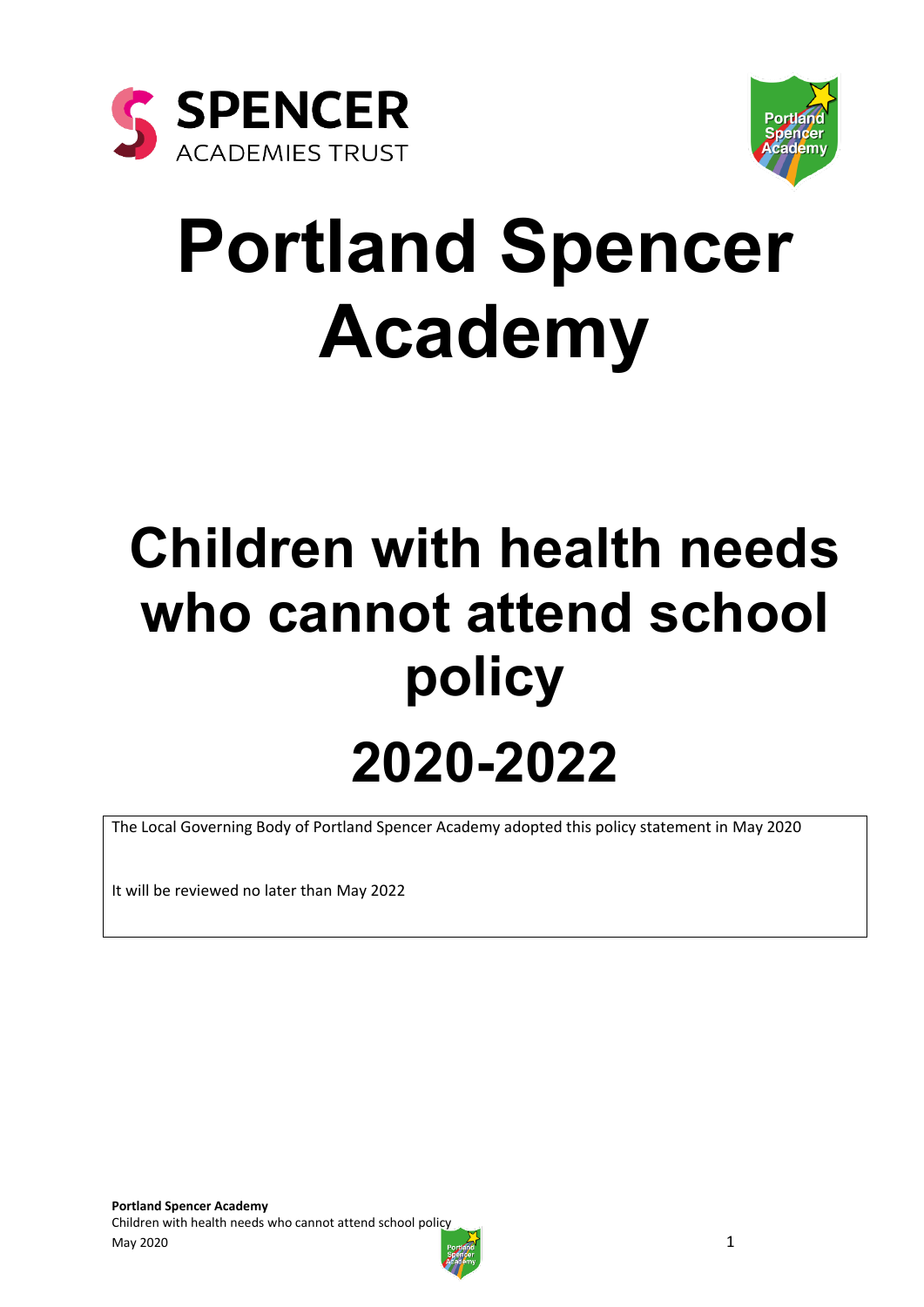#### **Contents**

| 1 Aims                               |  |
|--------------------------------------|--|
| 2 Legislation and guidance           |  |
| 3 The responsibilities of the school |  |
| 4 Monitoring arrangements            |  |
| 5 Links to other policies            |  |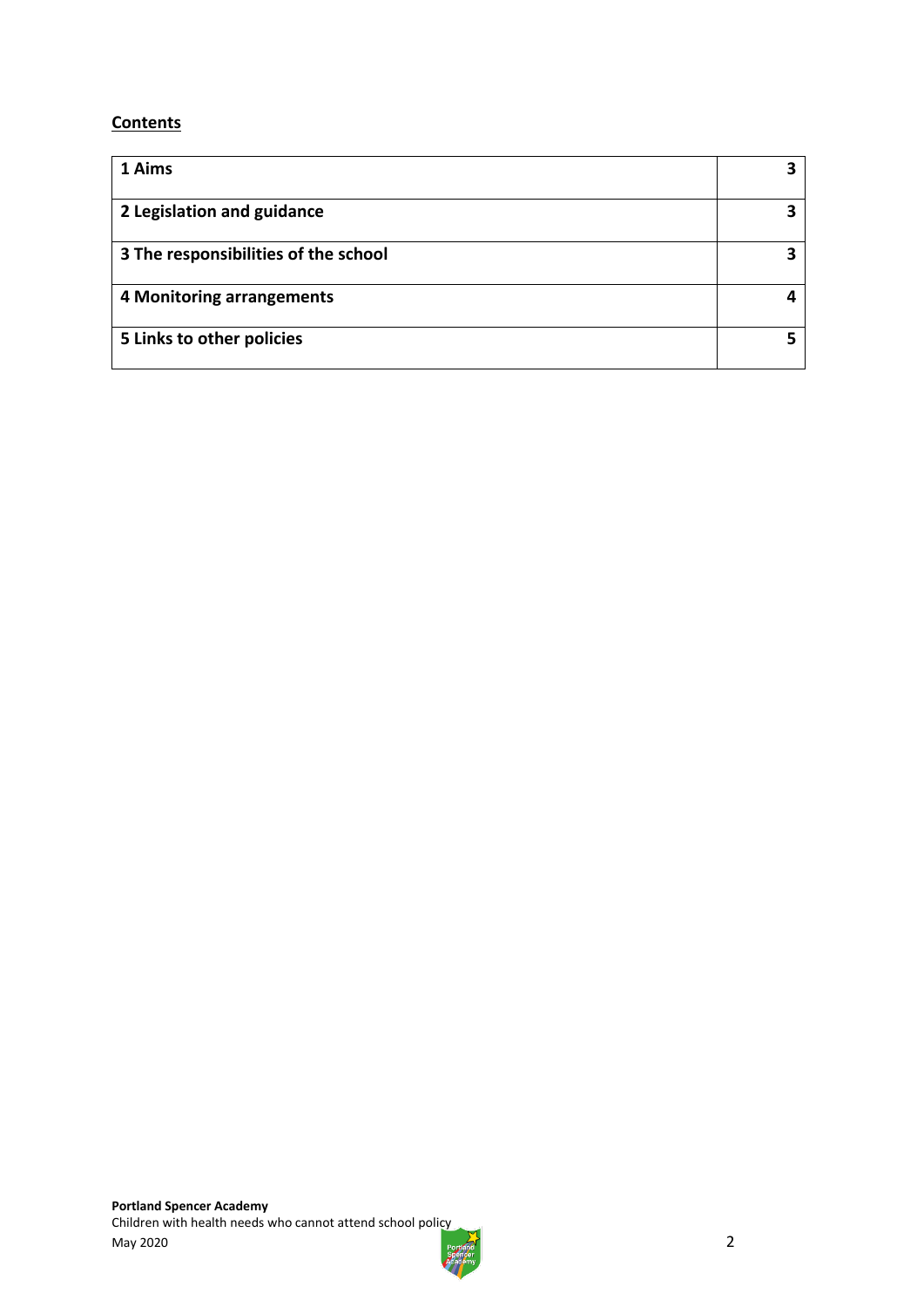# **1. Aims**

This policy aims to ensure that:

- Suitable education is arranged for pupils on roll who cannot attend school due to health needs
- Pupils, staff and parents understand what the school is responsible for when this education is being provided by the local authority

# **2. Legislation and guidance**

This policy reflects the requirements of the **Education Act 1996**.

It also based on guidance provided by our local authority.<https://www.hhe.nottingham.sch.uk/>

# **3. The responsibilities of the school**

#### **3.1 If the school makes arrangements**

Initially, the school will attempt to make arrangements to deliver suitable education for children with health needs who cannot attend school.

Dylan Murphy (SENDCo) is responsible for making arrangements for delivering a high quality education package for the child. Arrangements that could be made include: sending work home, sending videos of lessons, providing equipment required for the children to continue learning at home and co-ordinate with outside agencies, such as hospital schools, to ensure education can continue where possible.

All arrangements will be created with parents and children and will be reviewed weekly. When the child is healthy and it is medically safe for them to return to school, a transition plan will be created with parents and the child to re-integrate the child back into school.

### **3.2 If the local authority makes arrangements**

If the school can't make suitable arrangements, Nottingham City Council will become responsible for arranging suitable education for these children. School will complete a referral form (appendix 1) to the Hospital and Home Education Learning Centre. This will be arranged if the child would need to be absent from school for more than 15 school days (3 weeks) and sent with an accompanying letter from the child's Consultant or Community Paediatrician.

In cases where the local authority makes arrangements, the school will:

- Work constructively with the local authority, providers, relevant agencies and parents to ensure the best outcomes for the pupil
- Share information with the local authority and relevant health services as required
- Help make sure that the provision offered to the pupil is as effective as possible and that the child can be reintegrated back into school successfully
- When reintegration is anticipated, work with the local authority to:
	- Plan for consistent provision during and after the period of education outside the school, allowing the pupil to access the same curriculum and materials that they would have used in school as far as possible
	- Enable the pupil to stay in touch with school life (e.g. through newsletters, emails, invitations to school events or internet links to lessons from their school)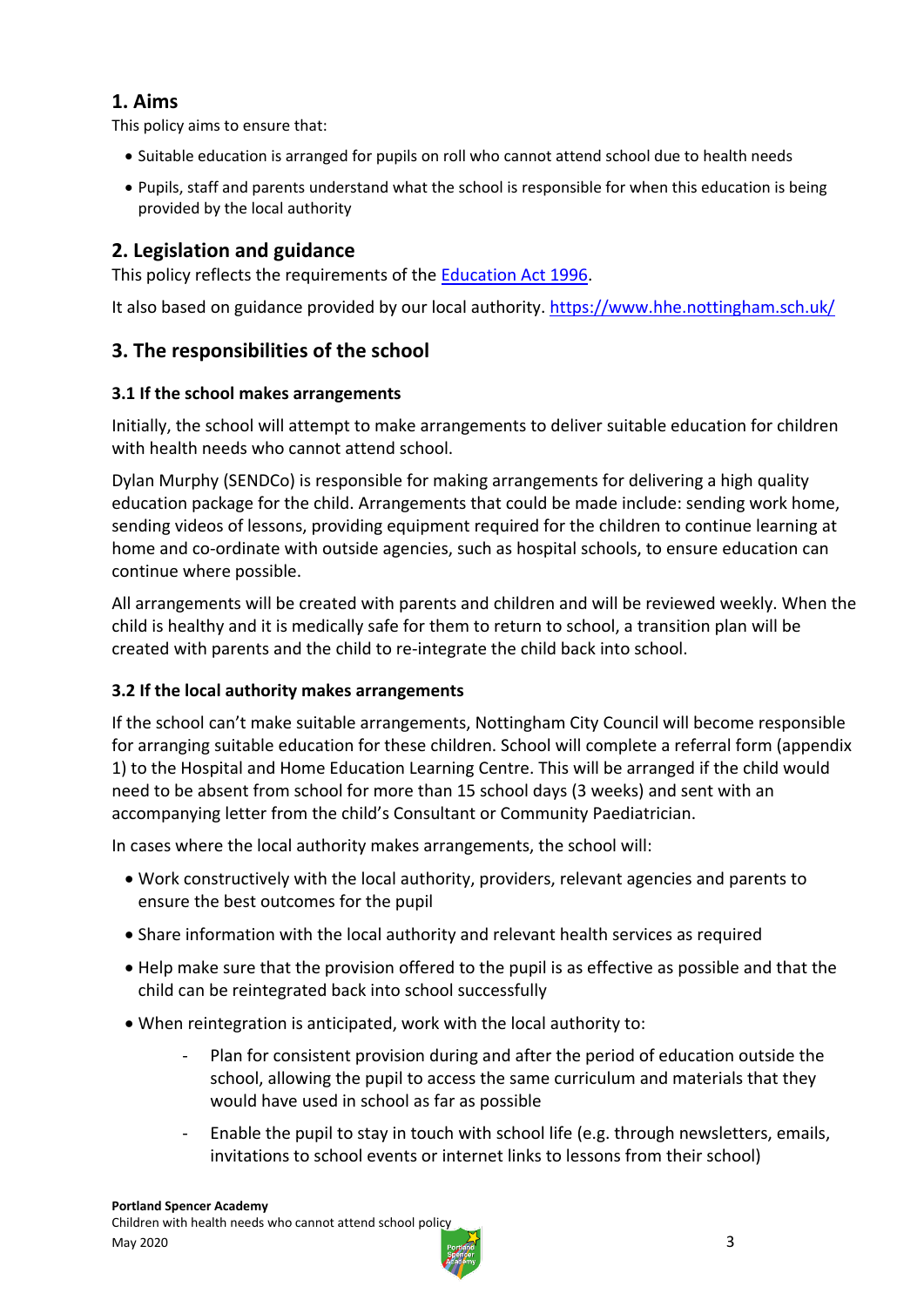- Create individually tailored reintegration plans for each child returning to school
- Consider whether any reasonable adjustments need to be made

#### **4. Monitoring arrangements**

This policy will be reviewed annually by Dylan Murphy (SENDC0). At every review, it will be approved by the full governing board.

## **5. Links to other policies**

This policy links to the following policies:

- Accessibility plan
- **First Aid Policy**
- Administration of medication and Medical Conditions Policy
- SEND information report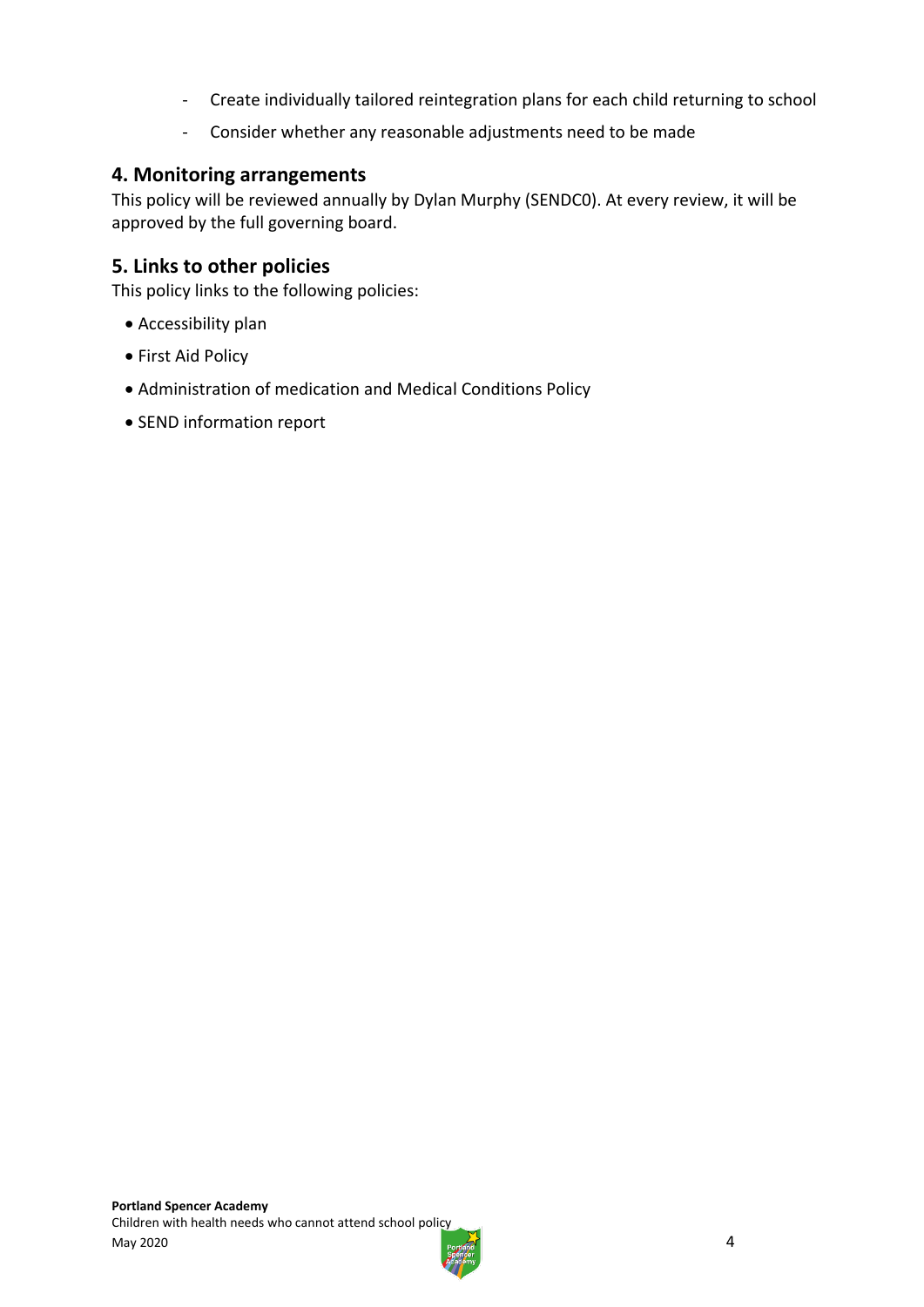## **Appendix 1: Hospital and Home Education Referral Form**

#### Hospital and Home Education Learning Centre

#### Referral – Strictly Confidential

A letter from the pupil's Consultant or Community Paediatrician (not GP) should accompany this request for Home Education stating why the pupil is unable to attend school and approximate length of absence (which must be at least 15 working days – i.e. 3 school weeks)

#### Important Information

• There is a cost to schools for Home Education provision (1:1 Home Education Teacher support–KS1 & 2).

• This referral form is tied to the Nottingham City Council contract and traded services agreement for education services. By completing the referral form you are agreeing to the terms and conditions of the external contract (for academies) and the traded services agreement (for maintained schools)

• The T&C's and costs will need to be discussed with HHELC staff before you sign this form.

| Surname:                                             | Forename: |                        | DOB:                            | Yr: | KS: |
|------------------------------------------------------|-----------|------------------------|---------------------------------|-----|-----|
| Unique Pupil Number:                                 |           | Unique Learner Number: |                                 |     |     |
| Parent/Carer:                                        |           |                        | Address:                        |     |     |
| If carer, please state relationship to pupil:        |           |                        |                                 |     |     |
|                                                      |           |                        |                                 |     |     |
| Telephone Number - Home:                             |           |                        |                                 |     |     |
| Telephone Number - Mobile                            |           |                        |                                 |     |     |
| Second emergency contact:                            |           |                        |                                 |     |     |
| Name:                                                |           |                        |                                 |     |     |
| Telephone Number - Home:                             |           | Address:               | Relationship to pupil:          |     |     |
|                                                      |           |                        |                                 |     |     |
| Telephone Number - Mobile:                           |           |                        |                                 |     |     |
| School/Academy:                                      |           |                        | Telephone Number:               |     |     |
|                                                      |           |                        |                                 |     |     |
| Contact person in school:                            |           |                        | Position in School:             |     |     |
| Telephone Number:                                    |           |                        |                                 |     |     |
| Email:                                               |           |                        |                                 |     |     |
| Head teacher/Principal:                              |           |                        | Last date of School attendance: |     |     |
| Reason for Home Education:                           |           |                        |                                 |     |     |
|                                                      |           |                        |                                 |     |     |
| Health Professional currently supporting this pupil: |           |                        |                                 |     |     |
| Position:                                            |           |                        |                                 |     |     |

Telephone Number:

Email: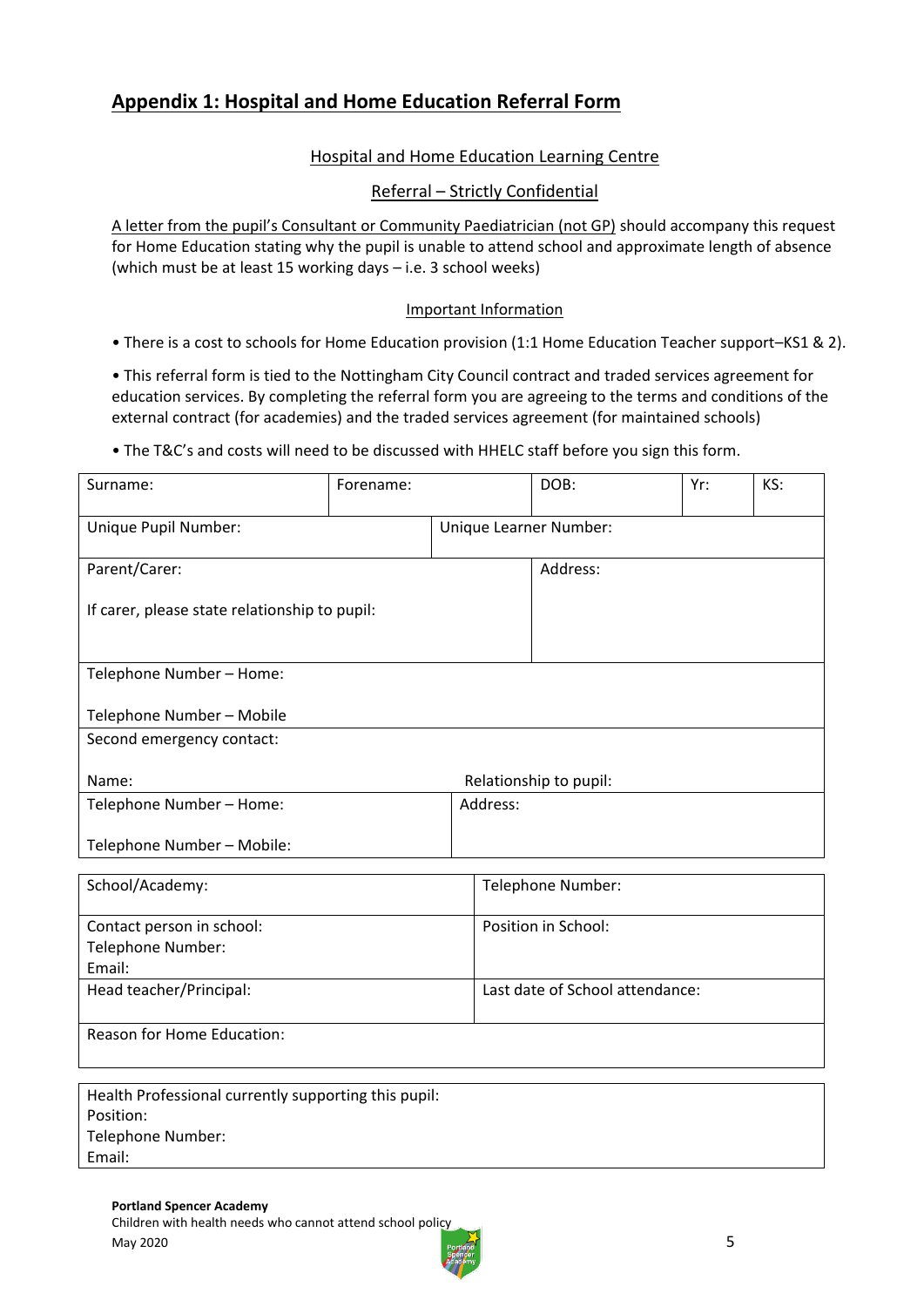Does the pupil have an EHCP? YES/NO (Please attach if yes)

Please list other agencies or individuals already involved/consulted:

| Ethnic Origin - Please tick as appropriate |                                   |  |
|--------------------------------------------|-----------------------------------|--|
| AOTH - Any Other Asian Background          | ABAN - Bangladeshi                |  |
| APKN - Pakistan                            | WOTH - Any other White Background |  |
| BCRB - Black Caribbean                     | WBRI – British                    |  |
| Both - Any other Black Background          | WIRT - Traveller - Irish Heritage |  |
| <b>CHNE - Chinese</b>                      | $WROM - Gypsy/Roma$               |  |
| MWAS - White/Asian                         | AIND – Indian                     |  |
| MOTH - Any Other Mixed Background          | MWA - White/Black African         |  |
| MWBC - White/Black Caribbean               | <b>BAFR</b> – Black African       |  |
| NOTB – Info not obtained                   | WHRI – Irish                      |  |
| OOTH – Any other Ethnic Group              | <b>REFU - Refused</b>             |  |

|                                 |                    | Other Information |               |
|---------------------------------|--------------------|-------------------|---------------|
| 1 <sup>st</sup> Language:       |                    |                   |               |
|                                 |                    |                   |               |
| 2 <sup>nd</sup> Language:       |                    |                   |               |
|                                 |                    |                   |               |
| Home Language:                  |                    |                   |               |
| Please underline as appropriate |                    |                   |               |
|                                 |                    |                   |               |
|                                 | Child Looked After | Refugee           | Asylum seeker |
|                                 |                    |                   |               |

|                                                                   |                                                   |       |         | <b>Pupil Attributes</b>     |       |         |        |  |
|-------------------------------------------------------------------|---------------------------------------------------|-------|---------|-----------------------------|-------|---------|--------|--|
|                                                                   | 0                                                 |       |         |                             | 3     | 4       | 5      |  |
|                                                                   | Never                                             |       | Rarely  | Sometimes                   | Often | Usually | Always |  |
| Is eager to learn                                                 |                                                   |       |         |                             |       |         |        |  |
|                                                                   | Is able to work independently                     |       |         |                             |       |         |        |  |
|                                                                   | Completes homework                                |       |         |                             |       |         |        |  |
| Is able to maintain good relationships with teachers/other adults |                                                   |       |         |                             |       |         |        |  |
|                                                                   | Is able to maintain good relationships with peers |       |         |                             |       |         |        |  |
|                                                                   | Is cooperative                                    |       |         |                             |       |         |        |  |
|                                                                   | Shows confidence generally                        |       |         |                             |       |         |        |  |
|                                                                   |                                                   |       |         | <b>Additional Comments:</b> |       |         |        |  |
|                                                                   | English                                           | Maths | Science |                             |       |         |        |  |
|                                                                   |                                                   |       |         | Attendance history:         |       |         |        |  |

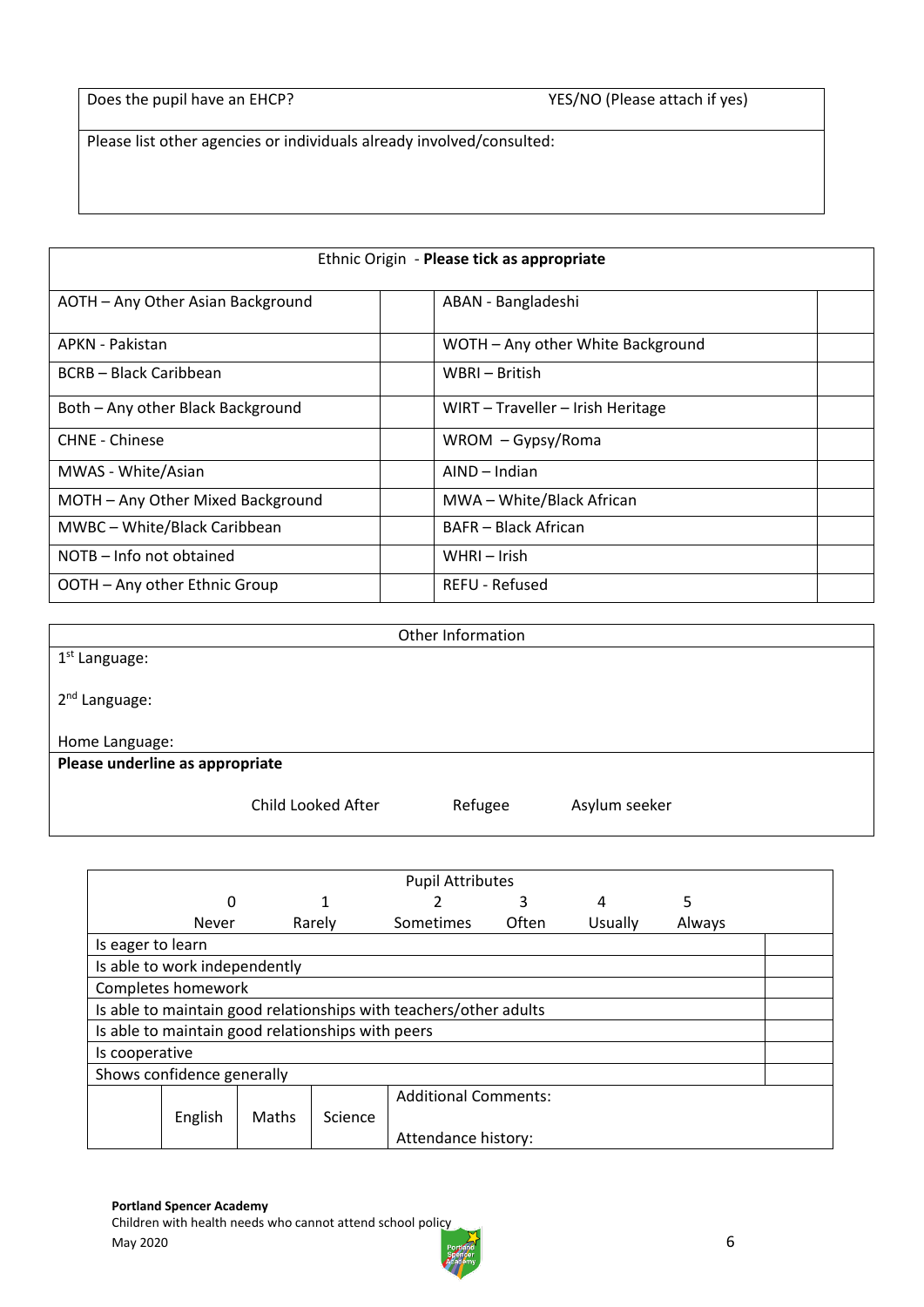| Key<br>Personal circumstances<br>Stage |  |
|----------------------------------------|--|
|----------------------------------------|--|

| Additional needs                                       | Please delete as appropriate                                     |        |  |
|--------------------------------------------------------|------------------------------------------------------------------|--------|--|
| Name of SENCO:                                         |                                                                  |        |  |
|                                                        | Is the pupil on the school's Special Educational Needs Register? | YES/NO |  |
| Is the pupil a CIN/CP? (If yes, please attach details) |                                                                  | YES/NO |  |
| Is the pupil eligible for free school meals?           |                                                                  | YES/NO |  |
| Anxiety related school refusers only:                  |                                                                  |        |  |

Please describe any support/strategies that have already been put in place prior to referral:

#### Person making the referral

I understand that costs relating to Home Education support will be recouped from School/Academy respectively at the end of each school term.

#### Please note that:

The Hospital and Home Education Learning Centre (HHELC) will have responsibility for the safeguarding of this pupil during Home Education sessions. Safeguarding of this pupil outside of these sessions remains the responsibility of their mainstream school.

HHELC will inform the pupil's mainstream school of any safeguarding concerns which arise during Home Education sessions, or come to our attention. All safeguarding concerns will also be dealt with in accordance with HHELC's Safeguarding Policy.

|--|

Must be: Head teacher/Principal/Member of Senior Leadership Team (please delete)

Please send completed form to:

[admin@hhe.nottingham.sch.uk](mailto:admin@hhe.nottingham.sch.uk)